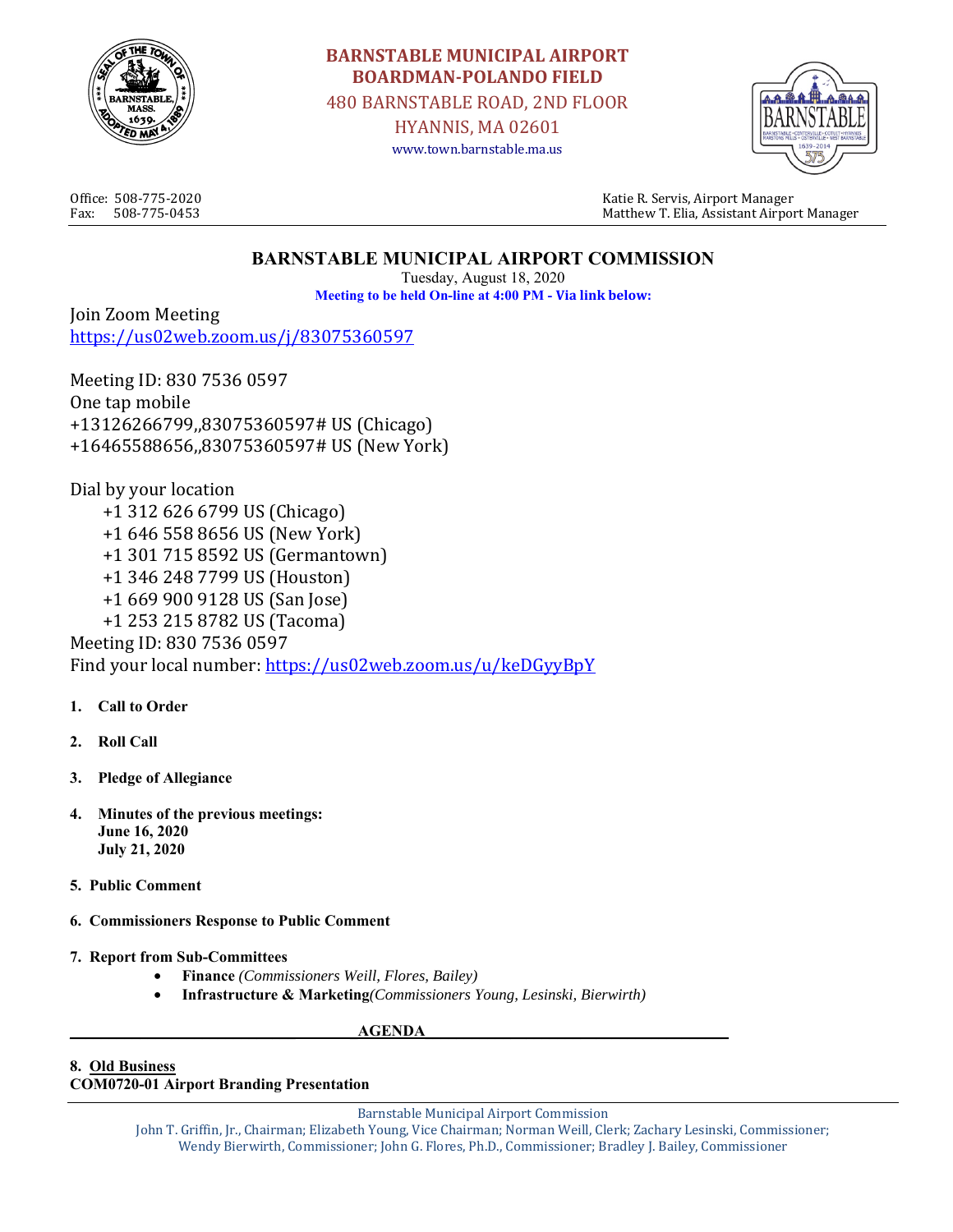**COM0720-02 – Approval of the Fuel Contract by and between Barnstable Municipal Airport and World Fuel Services for Fuel Supply and Fuel Vehicle Rental.** 

**COM0720-05 – Approval of Fuel Pricing Agreement by and between Barnstable Municipal Airport and NetJets Services, Inc., for a guaranteed 200,001 gallons annually.** 

**COM0720-06 – Approval of the Contract by and between Barnstable Municipal Airport and Southern Airways Express.** 

#### **9. New Business**

**COM0820-01 – Approval of Bid Acceptance, Award Recommendation and Contract for the 3-year on-call ENVIRONMENTAL ENGINEERING, PERMITTING AND DEP REMEDIATION CONSULTANT SERVICES for Barnstable Municipal Airport.** 

#### **COM0820-02 – Approval of a Temporary Waiver to Allow Freight in the Terminal Building**

#### **COM0820-03 – Approval of Memorandum of Understanding by and Between Barnstable Municipal Airport Commission and the Town of Barnstable for Sidewalk Installation on Airport Owned Property at 0 Independence Way**

#### **10. Report of Special Committees**

- Noise Report (July, October, January, April)
- Yarmouth Representative Comments
- Airport Manager's Report

#### **Updates:**

- o Commission By-Laws presently under review by Anderson & Kreiger. This item will be added to a future Commission meeting.
- o New Finance Reporting
- o Wash Rack no proposals received on August 3, 2020
- o Airport Tree Clearing Project Update
- o ARFF/SRE Roof Replacement Update
	- Awaiting FAA Grant Award
- o Airport Marketing
	- Business Plan FY2021 Infrastructure July/August Meeting
- o Airport Master Plan Update
	- Inventory Chapter Review-Completed
	- Forecast Chapter Completed
	- Environmental Chapter Completed
	- Interim Report Completed
	- Planning Advisory Group (PAG) Development meeting June 9 2020 (virtual) 1-3
	- Public Meetings
- o Airport Tenant Construction Policy & Green Technologies Implementation June 2020 Infrastructure meeting/June Full Commission Meeting
	- Discussion of the Guidelines for Construction, Alteration and Improvements at the Barnstable Municipal Airport Policy (this includes Green Technologies) – see attached – working with Infrastructure and tenants to complete by July meetings.
- o FY2022 CIP Planning underway (September meetings with FAA and MassDOT for FY2022)
- o FY2022 Budget Planning underway
- o Airport Rates & Charges Update (2021 review post-COVID19)
	- Suggest waiting until the Fall 2020 to revisit
- o PFOS/Public Involvement Plan & Update/Mitigation
	- Bid opening for project June 12
	- Additional Funding July 16
	- Kickoff August 4
	- Project completion September 30/October 30
- o Airport Events None
- o Do not forget:

#### Barnstable Municipal Airport Commission

John T. Griffin, Jr., Chairman; Elizabeth Young, Vice Chairman; Norman Weill, Clerk; Zachary Lesinski, Commissioner; Wendy Bierwirth, Commissioner; John G. Flores, Ph.D., Commissioner; Bradley J. Bailey, Commissioner